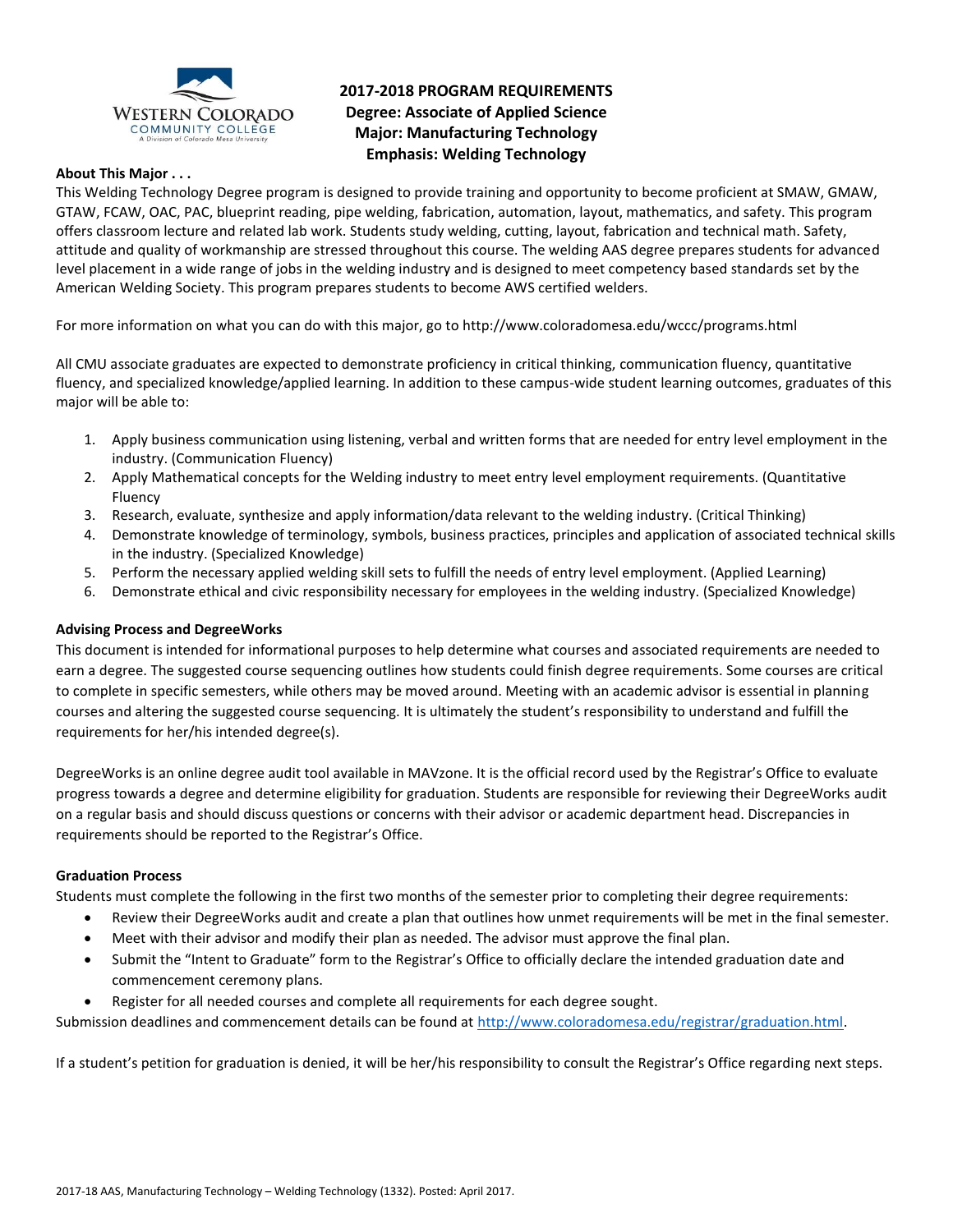# **INSTITUTIONAL DEGREE REQUIREMENTS**

The following institutional degree requirements apply to all CMU/WCCC AAS degrees. Specific programs may have different requirements that must be met in addition to institutional requirements.

- 60 semester hours minimum.
- Students must complete a minimum of 15 of the final 30 semester hours of credit at CMU/WCCC.
- 2.00 cumulative GPA or higher in all CMU/WCCC coursework.
- A course may only be used to fulfill one requirement for each degree/certificate.
- No more than six semester hours of independent study courses can be used toward the degree.
- Non-traditional credit, such as advanced placement, credit by examination, credit for prior learning, cooperative education and internships, cannot exceed 20 semester credit hours for an AAS degree.
- Pre-collegiate courses (usually numbered below 100) cannot be used for graduation.
- Capstone exit assessment/projects (e.g., Major Field Achievement Test) requirements are identified under Program-Specific Degree Requirements.
- The Catalog Year determines which program sheet and degree requirements a student must fulfill in order to graduate. Visit with your advisor or academic department to determine which catalog year and program requirements you should follow.
- See "Requirements for Undergraduate Degrees and Certificates" in the catalog for a complete list of graduation requirements.

# **PROGRAM-SPECIFIC DEGREE REQUIREMENTS**

- 65 semester hours total for the AAS, Manufacturing Technology Welding Technology.
- A "C" or better must be achieved in coursework toward major content area.
- Students in Welding may be required to purchase approximately \$500.00 in tools and personal safety welding equipment. This does not include required textbooks. These costs may vary with student need and brand or quality of tools or equipment purchased. All safety glasses must meet the minimum industry safety standard of Z-87 with side shields.

## **ESSENTIAL LEARNING REQUIREMENTS** (15 semester hours)

See the current catalog for a list of courses that fulfill the requirements below. If a course is an Essential Learning option and a requirement for your major, you must use it to fulfill the major requirement and make a different selection for the Essential Learning requirement.

#### **Communication** (6 semester hours)

- $\Box$  ENGL 111 English Composition (3)
- SPCH 101 Interpersonal Communication (3)

#### **Mathematics** (3 semester hours)

□ MATH 107 - Career Math (3) or higher

#### **Other Essential Learning Core Courses** (6 semester hours)

- $\square$  Select one Social and Behavioral Sciences, History, Natural Sciences, Fine Arts or Humanities course (3)
- $\Box$  Select one Social and Behavioral Sciences, History, Natural Sciences, Fine Arts or Humanities course (3)

#### **OTHER LOWER-DIVISION REQUIREMENTS**

#### **Wellness Requirement** (2 semester hours)

- $\Box$  KINE 100 Health and Wellness (1)
- $\Box$  Select one Activity course (1)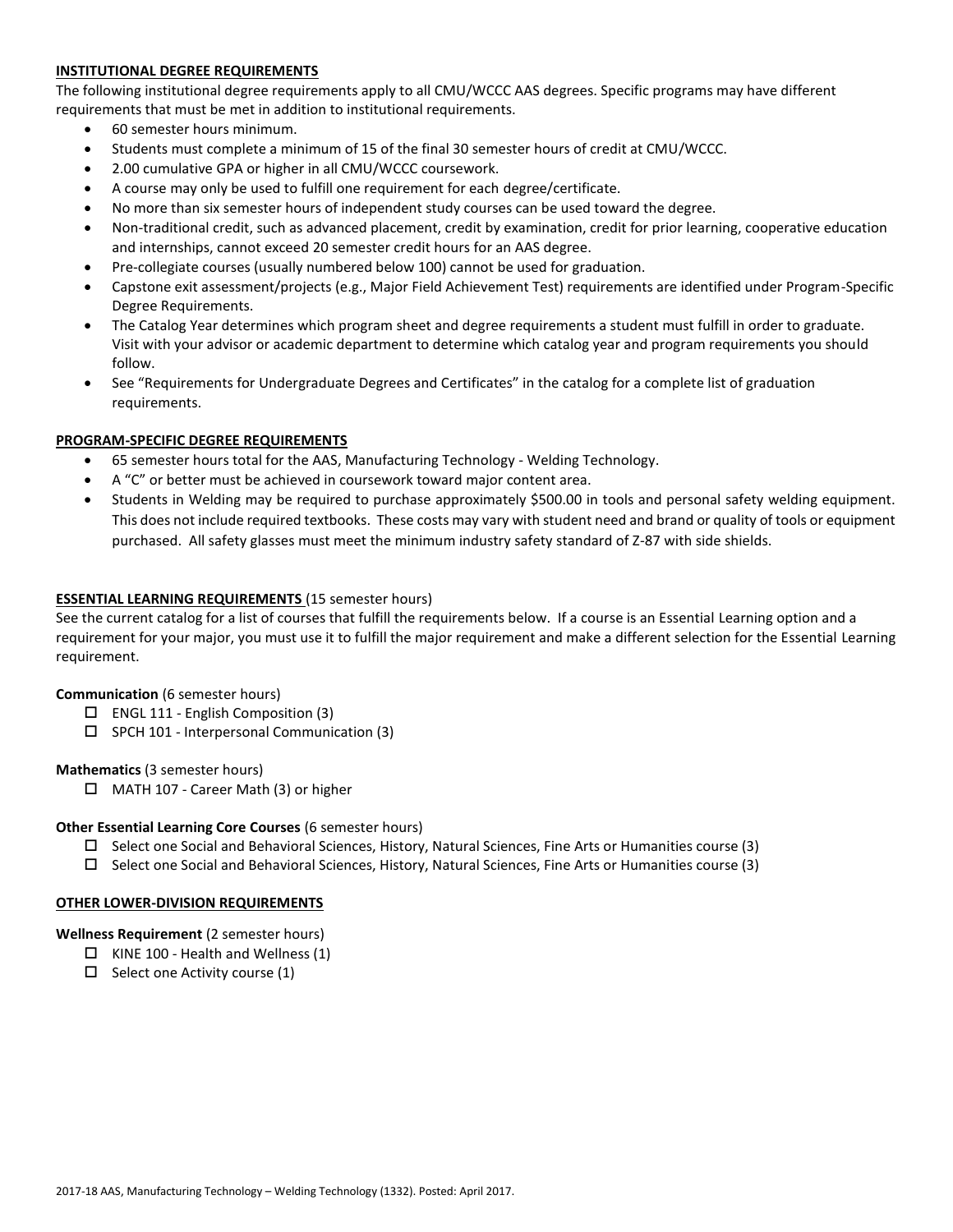## **AAS: MANUFACTURING TECHNOLOGY - WELDING TECHNOLOGY REQUIREMENTS** (48 semester hours, must earn a "C" or better in

each course)

- $\Box$  CADT 101 Introduction to Computers (1)
- $\Box$  ELEC 124 Electrical Safety (1)
- MAMT 105 Print Reading and Sketching (2)
- $\Box$  MAMT 101 Introduction to Manufacturing (2)
- MAMT 260 Properties of Materials (3)
- WELD 110 Shielded Metal Arc Welding (4)
- WELD 111 Shielded Metal Arc Welding 2 (4)
- WELD 114 Oxy-Fuel Welding & Brazing (2)
- WELD 117 Oxy-Fuel & Plasma Arc Cutting (2)
- $\Box$  WELD 133 Fabrication & Blueprints for Welders (4)
- WELD 201 Gas Metal Arc Welding (4)
- WELD 230 Gas Tungsten Arc Welding (4)
- $\Box$  WELD 240 Pipe Welding (4)
- WELD 203 Flux Cored Arc Welding (4)
- $\Box$  WELD 275 Automation (4)
- $\square$  Choose one of the following Restricted Electives: CADT 108 - Computer Aided Design-Mechanical (3) MAMT 115 - Introduction to Machine Shop (3) TSTG 150 - Fluid Power (3) TSTG 220 - Workplace Skills (3)